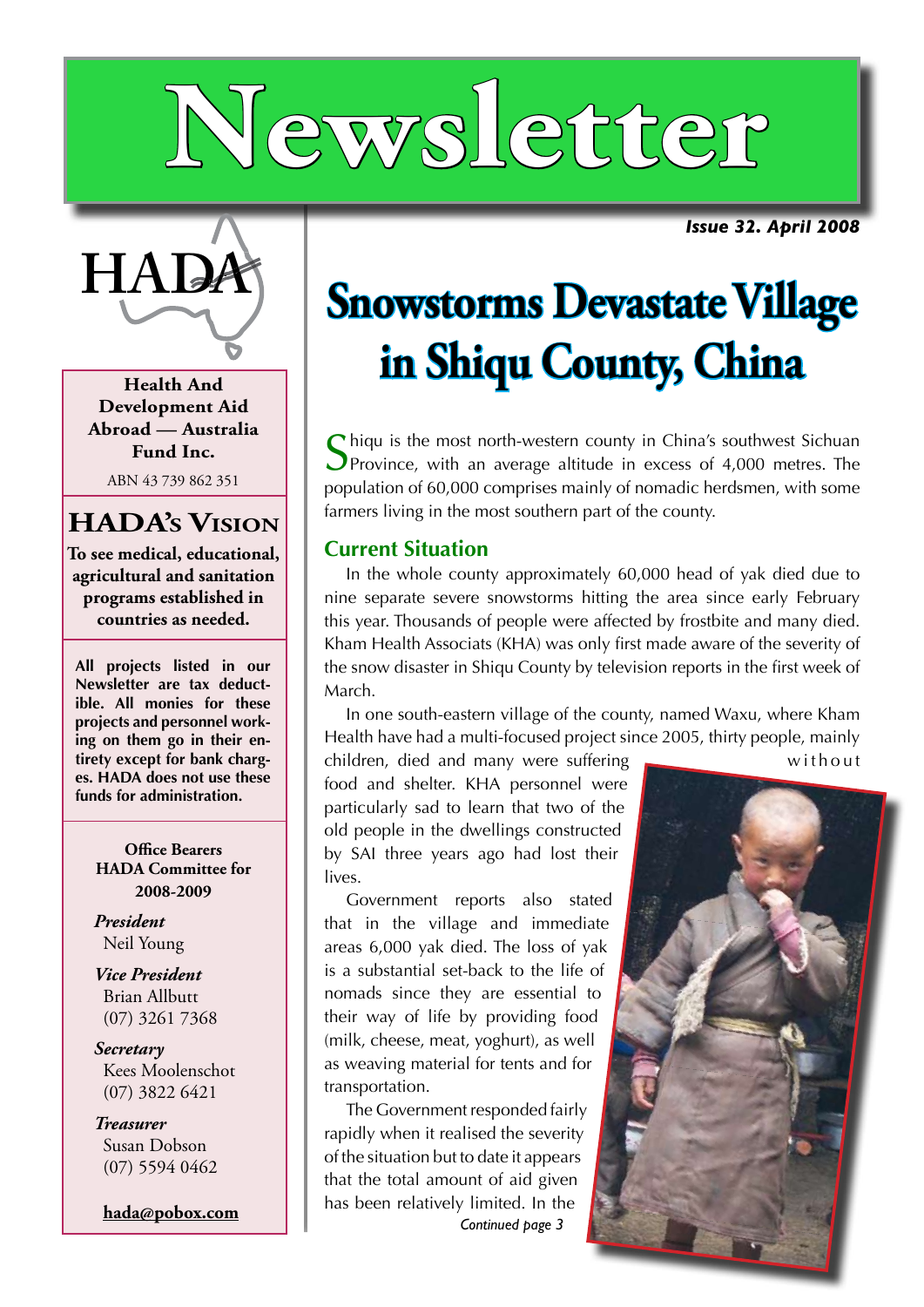## *Some encouraging stories from . . .* **Food for Patients NEPAL: International Nepal Fellowship**

Too weak to walk and weighing only 28 kg, Ritha had to be carried into the \*CATS (a local NGO) hostel when she arrived a month ago. A 27-yearold mother of two, she completed treatment for tuberculosis one year ago, but her symptoms returned causing fever, cough, chest pain, loss of appetite, lethargy and weight loss. To cure her tuberculosis Ritha needed eight months of treatment, including three months of daily supervised pills and injections. However her home was over four hours walk from the nearest treatment centre and she could not be carried there every day by her husband as he has to work hard as a labourer in another man's field in order to provide enough food for the family to survive.

So, Ritha came to Ghorahi where CATS provide supervised accommodation for patients who require treatment at the local hospital and are too poor to afford a hotel in the bazaar. Staying at the hostel only a couple of minutes walk from the hospital, Ritha has markedly improved. Her cough, fever and chest pain have gone, her appetite has returned, she is putting on weight and able to walk around and take part in activities again. Her face lights up as she talks of the love and care she has experienced from the hostel staff and her relief at being able to take the medicine that has literally saved her life.

## **Education Support**

 $\Gamma$  ixteen-year-old Amrit is an only child; his father **J** died 12 years ago in India when he was only four years old and his mother then married again and left Amrit with other relatives in a remote part of Rukum (several days walk from the nearest bus route) when she went to live elsewhere with her new husband.

China

**Bhutan** 

Banglades

.<br>athmandu

India

Rukum is one of the poorest and most conflict affected areas in Nepal; many teachers are afraid to work there and Maoists frequently close down the schools and abduct students to forcibly attend 'Maoist re-education camps'.

Donations have enabled Amrit to attend a government school in Ghorahi and given him a chance to break out of the cycle of poverty. Amrit studies science, maths, social studies, health studies, population and environment, English and Nepali in Class 8 at school. His favourite subjects are English and science and he hopes to become a teacher or an office worker.

While studying in Ghorahi, Amrit is staying in a children's hostel run by the local church which provides him with loving care in a stable environment as well as food and shelter. Thank you for giving Amrit the hope of a better future.

*\* Community Awakening and Transformation Society*

Management and staff of **Entreaide Globale** in Hohhot, Inner Mongolia, China, are excited as they move into their new Community Centre. It will have an area for children's activities, a recreational room for table tennis and other sports, a library (pictured), counselling rooms and areas where English classes are held. In the future they plan to also teach Mandarin to the Mongolians. There is always a need for native English speakers to assist long or short term. If you are interested please email hada@pobox.com.

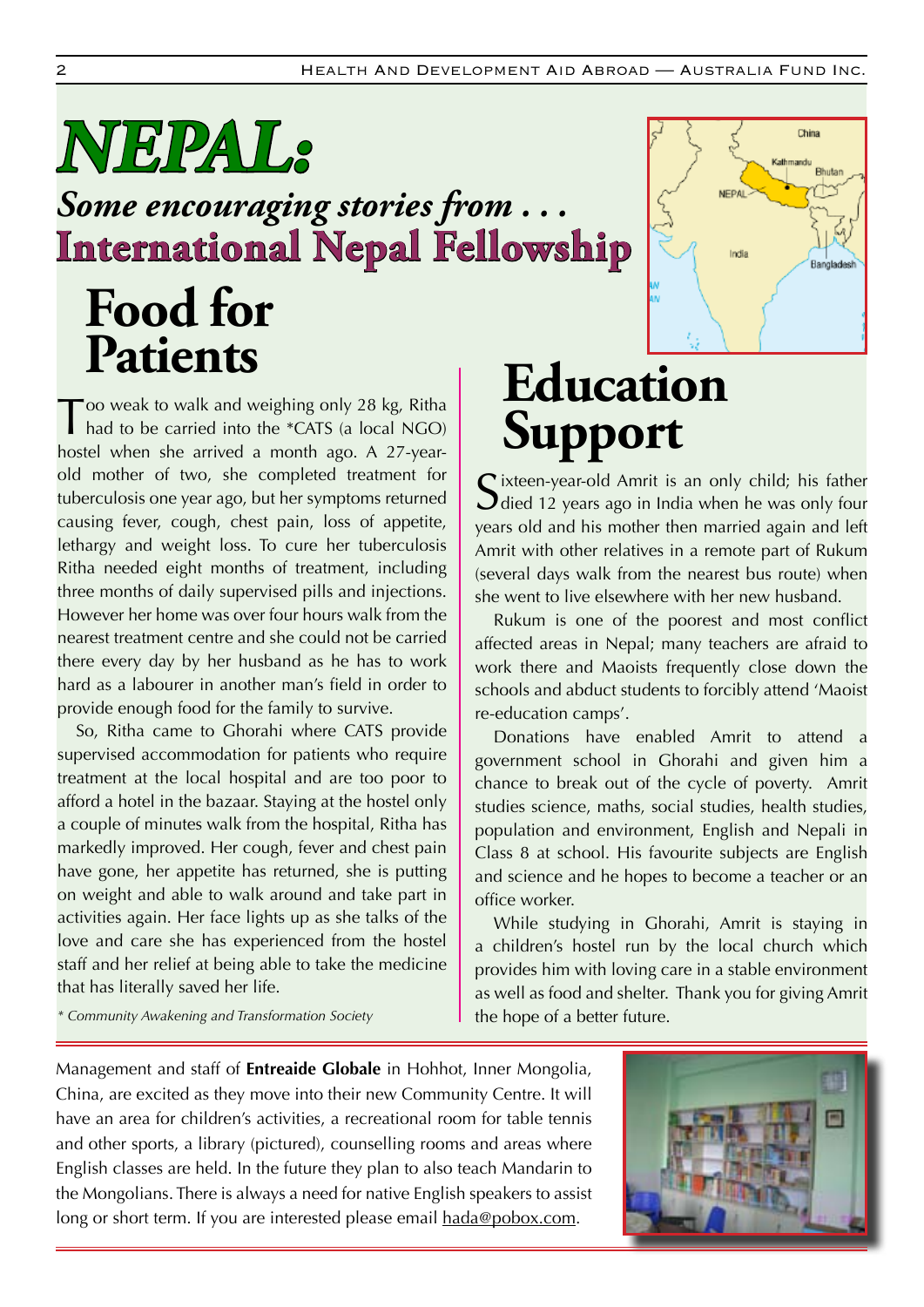#### *Snowstorms . . . Continued from page 1*

case of Waxu, for example, the only aid given was in the form of two large truck-loads of barley. Given that the staple diet of nomads is tsampa (barley flour), KHA considers that this response was well short of meeting the real needs of the villagers.

#### **KHA's Response**

Kham Health Associates was established in 2007, as a successor company to Stichting Assistance International (SAI) that operated in the field of aid and development (including medical work) amongst the Khamba Tibetans. It is relevant to note that SAI came into existence in response to an international appeal, following a snow disaster in the winter of 1995-1996. The current Chief Representative of KHA (Barbara Richardson), was a founder member of the original company.

KHA took the initiative to contact the Waxu village leader to ascertain the effect of the snowstorms on the village and what assistance may be required. Consequently, the leader advised us of the severity of the situation described above. Help was requested in the form of food, blankets, shoes and shelter.

KHA met together as a board and decided that food, blankets and shoes would be priority in the first phase. The second phase would focus upon yakpurchase in early summer when suitable breeding stock is first available and when weather conditions are suitable for moving animals from areas unaffected by the snowstorms.



### *Another encouraging story from Nepal . . .*

### \***Aiti Maya's Story**

 $\Gamma$  ixteen year-old Aiti Maya from Rukum came to our Ghorahi centre with a left claw-hand and mild contracture of her fingers. Due to her disability she was unable to properly carry out activities of daily living. She was also feeling ashamed among her friends as well as with the community people because of her bent fingers. Her deformity was obvious every time she surgery and was referred back to <sup>\*</sup>Name changed for privacy reasons

greeted someone, and her chances of marriage and a normal life were slim. After six weeks of pre-operative physiotherapy in Ghorahi, her affected hand was mobile with no contracture and she was ready for reconstructive surgery. We referred her to Green Pastures Hospital and Rehabilitation Centre in Pokhara where she had successful hand surgery and was referred back to

us for postoperative care. After returning to Ghorahi she shared her feelings that she is very happy indeed. She also assured us that she would keep doing hand self-care and physiotherapy regularly. She is very thankful to the staff of INF and now has a chance to lead a normal life in her community.